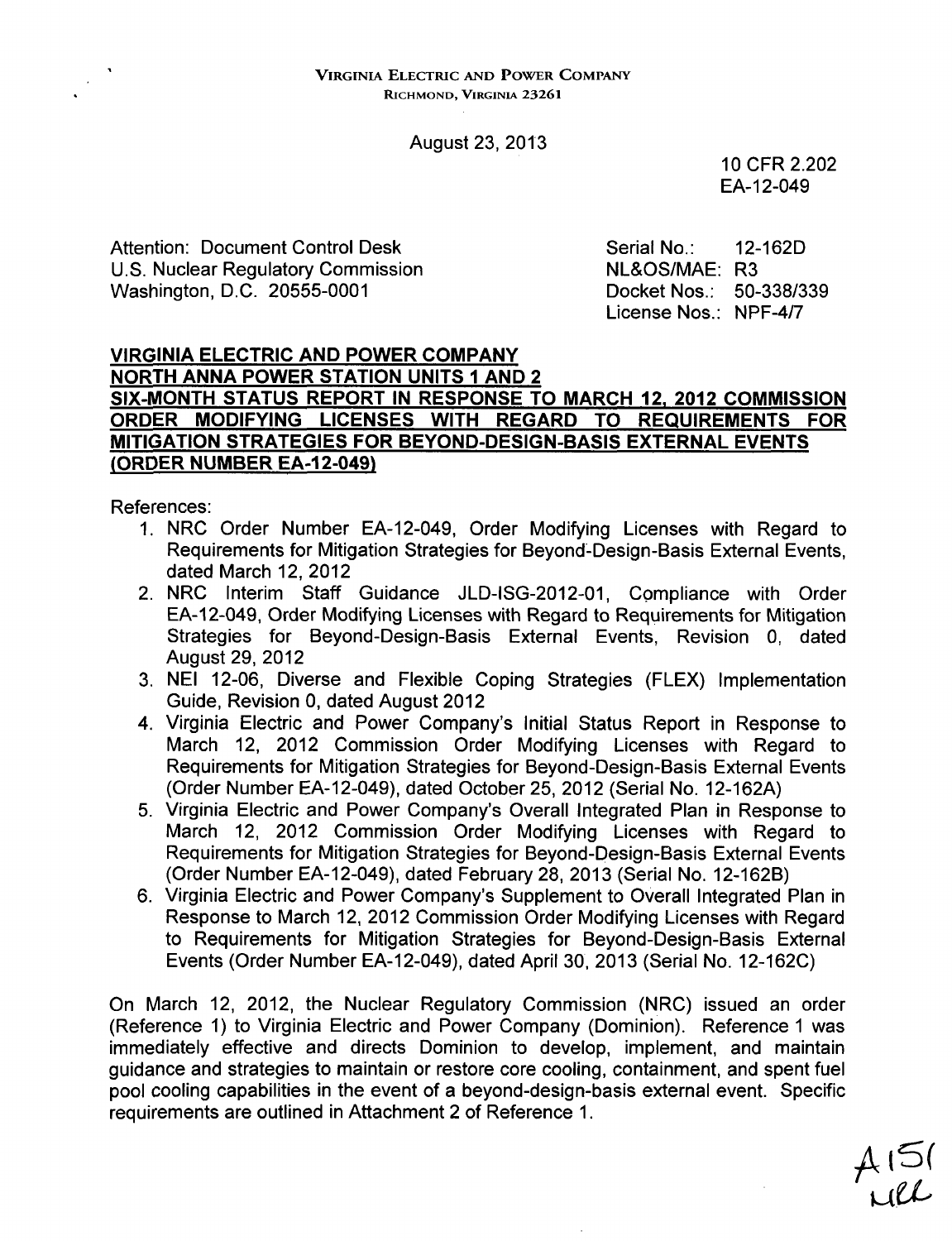Serial No. 12-162D Docket Nos. 50-338/339 Six Month Status Report - Order EA-12-049 Page 2 of 3

Reference 1 required submission of an initial status report 60 days following issuance of the final interim staff guidance (Reference 2) and an overall integrated plan pursuant to Section IV, Condition C. Reference 2 endorsed industry guidance document NEI 12-06, Revision 0 (Reference 3) with clarifications and exceptions. Reference 4 provided Dominion's initial status report regarding mitigation strategies, and Reference 5 provided Dominion's overall integrated plan. Reference 6 provided a supplement to Dominion's overall integrated plan.

Reference 1 requires submission of a status report at six-month intervals following submittal of the overall integrated plan. Reference 3 provides direction regarding the content of the status reports. The six-month status report (pursuant to Section IV, Condition C.2, of Reference 1) delineates the progress made in implementing the requirements of Reference 1 and is provided as an attachment to this letter. The attached report provides an update of milestone accomplishments since the supplement to the overall integrated plan (Reference 6) including any changes to the compliance method, schedule, or need for relief and the basis, if any.

If you have any questions, please contact Ms. Margaret Earle at (804) 273-2768.

Sincerely,

Eugene S. Grecheck Vice President Nuclear Engineering and Development

**Attachment** 

Commitments made by this letter: No new Regulatory Commitments

COMMONWEALTH OF VIRGINIA

COUNTY OF HENRICO

The foregoing document was acknowledged before me, in and for the County and Commonwealth aforesaid, today by Eugene S. Grecheck who is Vice President Nuclear Engineering and Development of Virginia Electric and Power Company. He has affirmed before me that he is duly authorized to execute and file the foregoing document in behalf of the Company, and that the statements in the document are true to the best of his knowledge and belief.

Acknowledged before me this  $23<sup>rd</sup>$  day of  $.44$ uquat. 2013.

My Commission Expires: December 31, 2016

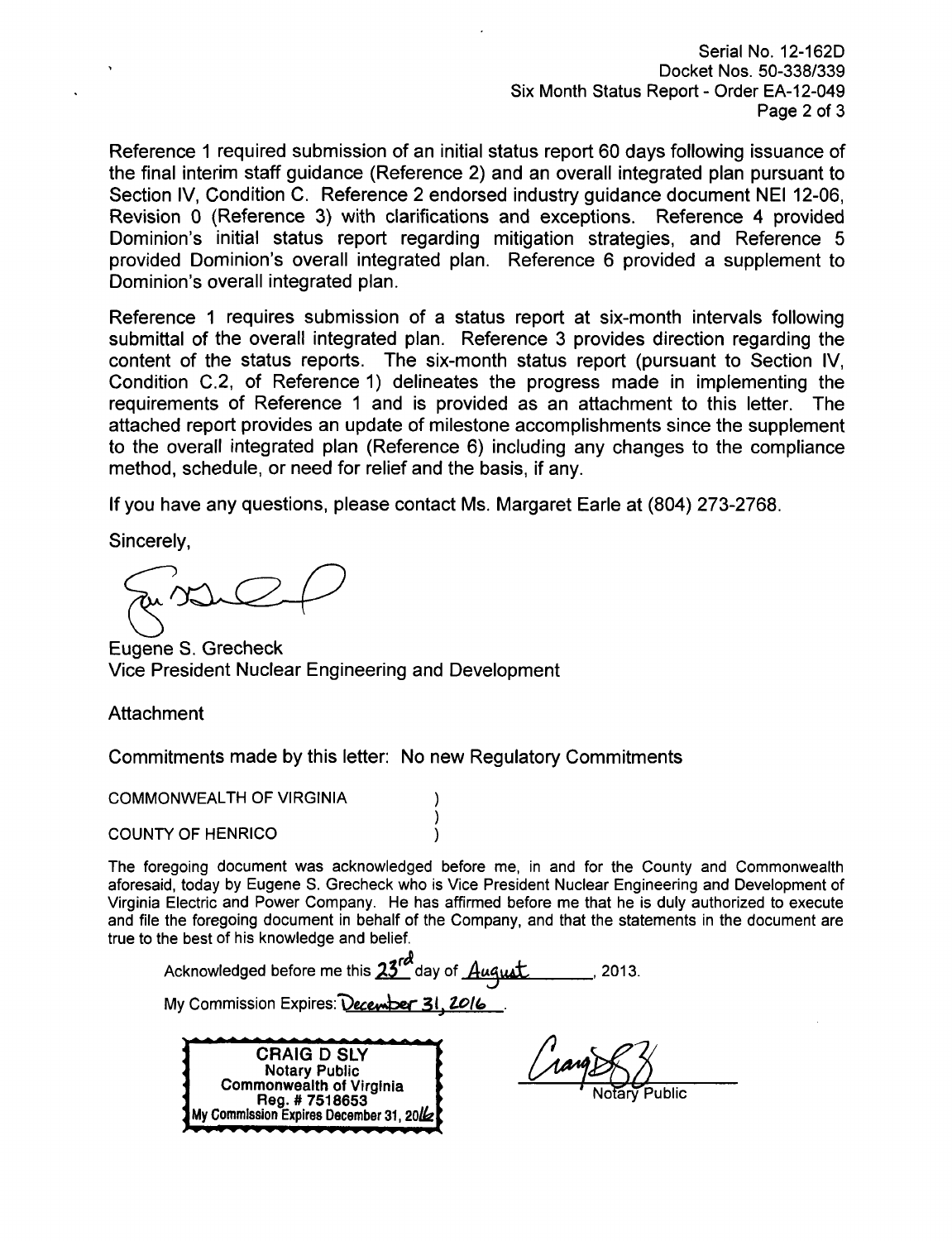Serial No. 12-162D Docket Nos. 50-338/339 Six Month Status Report - Order EA-12-049 Page 3 of 3

cc: Director of Office of Nuclear Reactor Regulation U. S. Nuclear Regulatory Commission One White Flint North Mail Stop 13H16M 11555 Rockville Pike Rockville, MD 20852-2738

> U. S. Nuclear Regulatory Commission, Region II Regional Administrator Marquis One Tower 245 Peachtree Center Ave., NE Suite 1200 Atlanta, Georgia 30303-1257

Dr. V. Sreenivas NRC Project Manager North Anna U. S. Nuclear Regulatory Commission One White Flint North Mail Stop 08 G-9A 11555 Rockville Pike Rockville, MD 20852-2738

Ms. K. R. Cotton Gross NRC Project Manager Surry U. S. Nuclear Regulatory Commission One White Flint North Mail Stop 08 G-9A 11555 Rockville Pike Rockville, MD 20852-2738

Ms. J. A. Kratchman U. S. Nuclear Regulatory Commission One White Flint North Mail Stop 09 D2 11555 Rockville Pike Rockville, MD 20852-2738

NRC Senior Resident Inspector North Anna Power Station

Mr. J. E. Reasor, Jr. Old Dominion Electric Cooperative Innsbrook Corporate Center, Suite 300 4201 Dominion Blvd. Glen Allen, Virginia 23060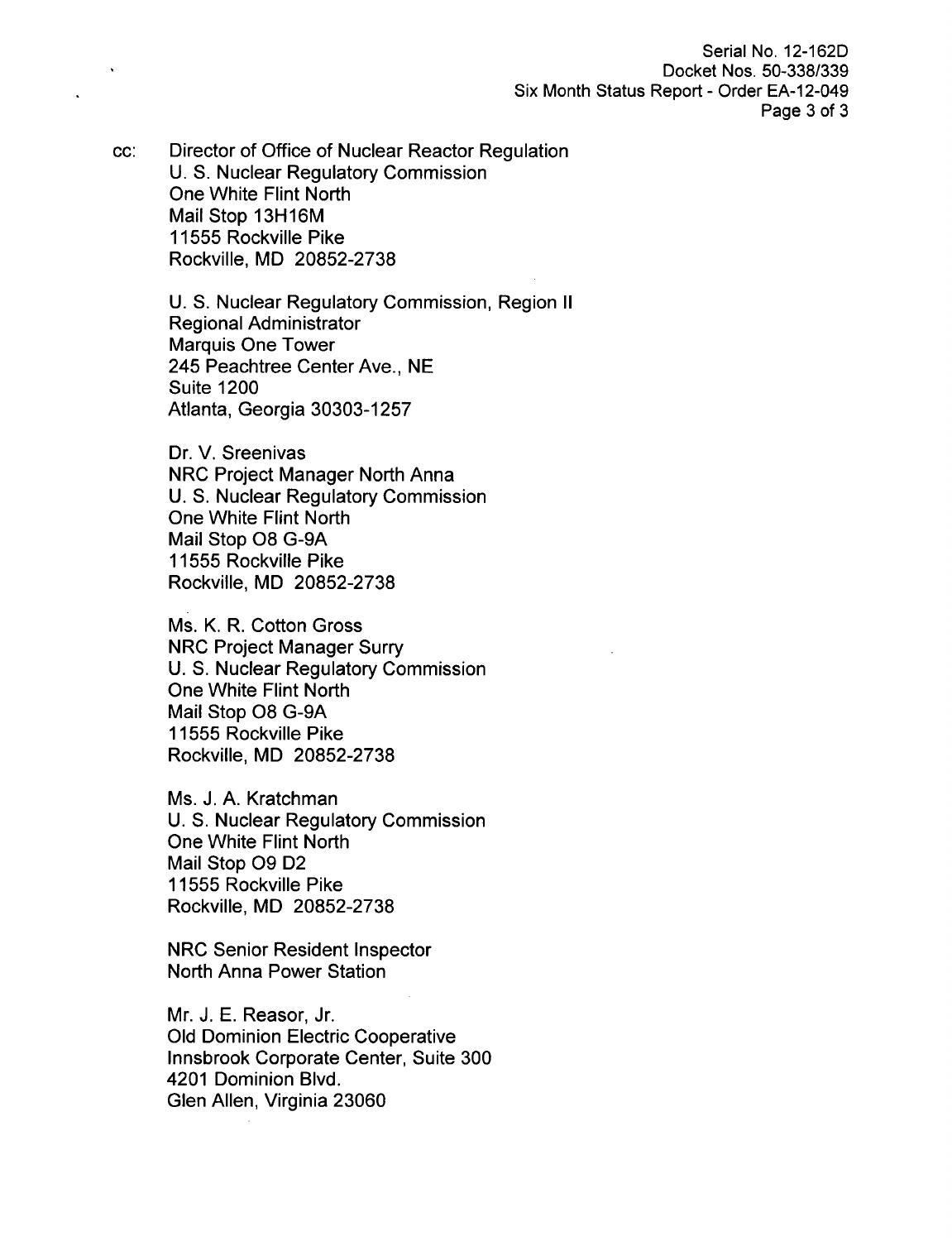Serial No. 12-162D Docket Nos. 50-338/339 Order EA-12-049

**Attachment** 

 $\mathbf{v}$ 

 $\ddot{\phantom{a}}$ 

 $\ddot{\phantom{a}}$ 

Six Month Status Report for the Implementation of Order EA-12-049 Order Modifying Licenses with Regard to Requirements for Mitigation Strategies for Beyond-Design-Basis External Events

> North Anna Power Station Units **1** and 2 Virginia Electric and Power Company (Dominion)

> > $\hat{\mathbf{r}}$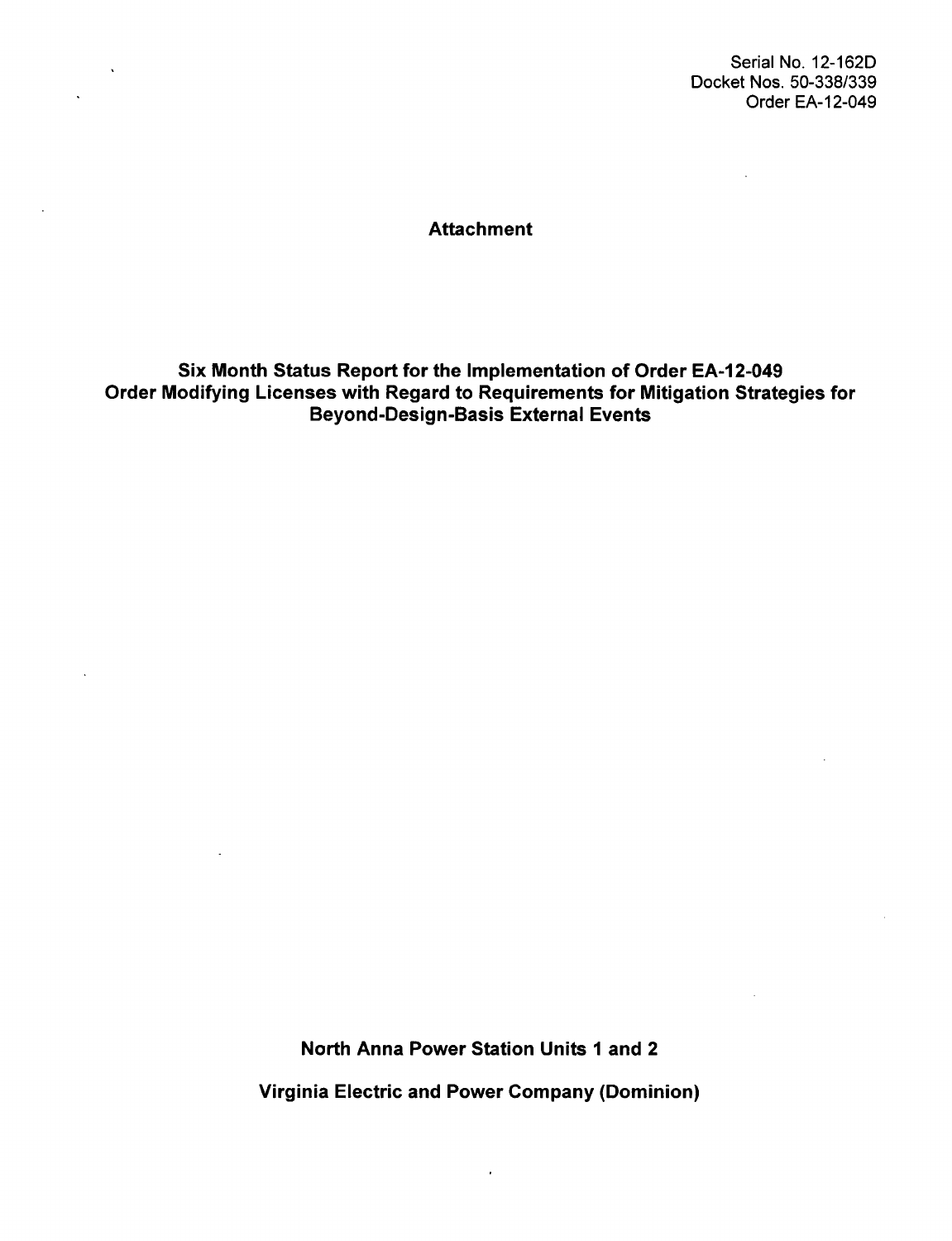Serial No. 12-162D Docket Nos. 50-338/339 Six Month Status Report - Order EA-12-049 Attachment Page 1 of 16

## Six Month Status Report for the Implementation of Order **EA-12-049** Order Modifying Licenses with Regard to Requirements for Mitigation Strategies for Beyond-Design-Basis External Events

#### **I** Introduction

Dominion developed an Overall Integrated Plan (OIP) (Reference 1) documenting the diverse and flexible strategies (FLEX) for North Anna Power Station in response to NRC Order Number EA-12-049 (Reference 2). This attachment provides an update of milestone accomplishments and open items since submittal of the OIP including any changes to the compliance method, schedule, or need for relief/relaxation and the basis, if any.

### 2 Milestone Accomplishments

The following milestone has been completed since the development of the Overall Integrated Plan, and is current as of July 31, 2013.

**0** Submit Integrated Plan

## **3** Milestone Schedule Status

The following table provides an update to Attachment 2A of the Overall Integrated Plan. The table provides the activity status of each item, and whether the expected completion date has changed. The dates are planning dates subject to change as design and implementation details are developed.

The revised milestone target completion dates for 'Develop Strategies' and 'Unit **1** Outage Implementation' do not impact the Order implementation date.

| <b>Milestone</b>                                                           | Target<br><b>Completion</b><br><b>Date</b> | <b>Activity</b><br><b>Status</b> | <b>Revised Target</b><br><b>Completion Date</b> |
|----------------------------------------------------------------------------|--------------------------------------------|----------------------------------|-------------------------------------------------|
| Submit Integrated Plan                                                     | Feb 2013                                   | Complete                         |                                                 |
| <b>Develop Strategies</b>                                                  | <b>July 2013</b>                           | <b>Started</b>                   | October 2013                                    |
| <b>Develop Modifications</b>                                               | Feb 2014                                   | <b>Started</b>                   |                                                 |
| <b>Implement Modifications</b>                                             | Sept 2014                                  | <b>Started</b>                   |                                                 |
| <b>Develop Training Plan</b>                                               | Apr 2014                                   | Started                          |                                                 |
| <b>Implement Training</b>                                                  | Sept 2014                                  | <b>Not Started</b>               |                                                 |
| <b>Issue FSGs and Associated</b><br><b>Procedure Revisions</b>             | Sept 2014                                  | <b>Not Started</b>               |                                                 |
| Develop Strategies/ Contract with<br><b>Regional Response Center (RRC)</b> | Apr 2014                                   | <b>Started</b>                   |                                                 |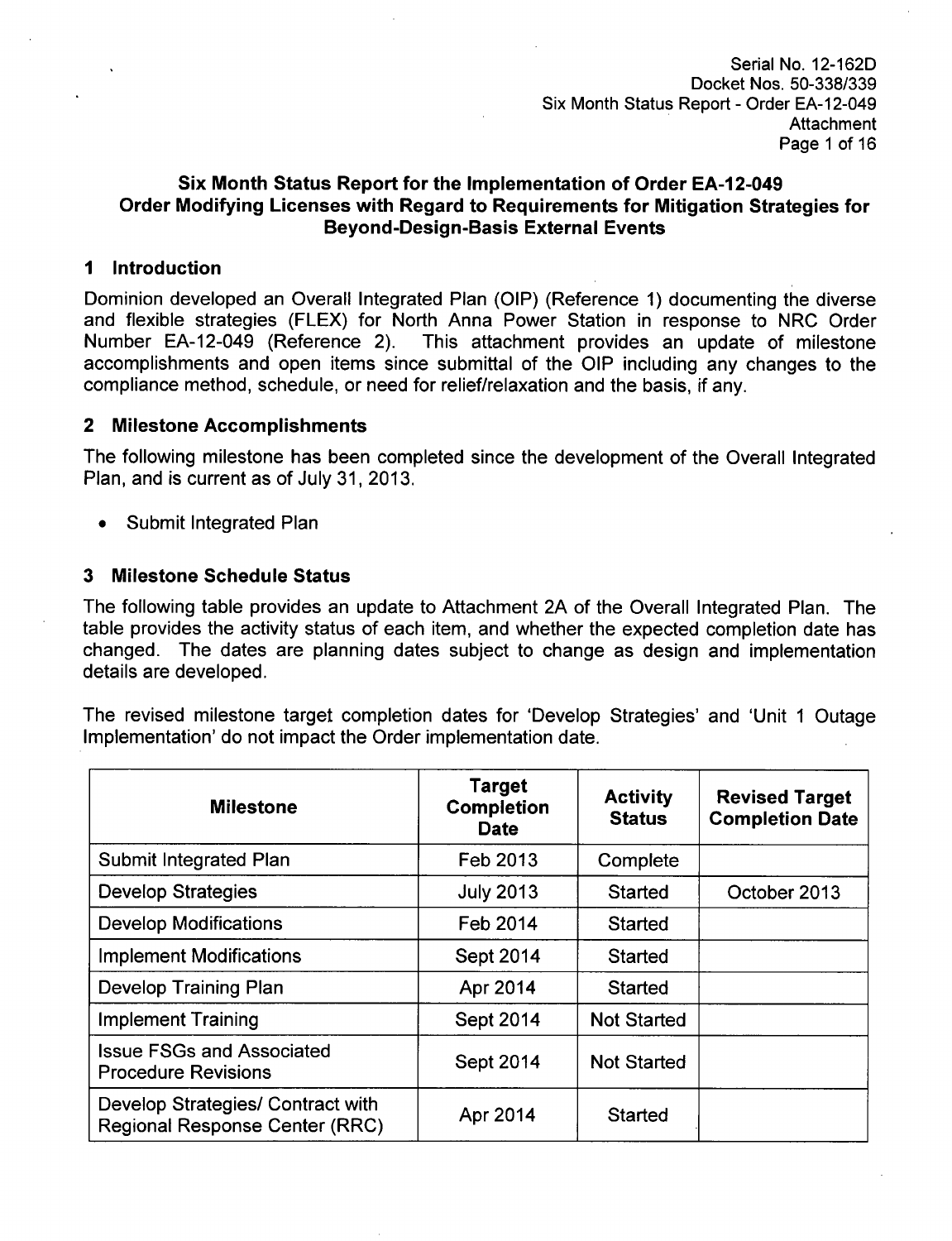Serial No. 12-162D Docket Nos. 50-338/339 Six Month Status Report - Order EA-12-049 **Attachment** Page 2 of 16

| <b>Milestone</b>                                                                           | Target<br><b>Completion</b><br><b>Date</b> | <b>Activity</b><br><b>Status</b> | <b>Revised Target</b><br><b>Completion Date</b> |
|--------------------------------------------------------------------------------------------|--------------------------------------------|----------------------------------|-------------------------------------------------|
| <b>Purchase Equipment</b>                                                                  | Feb 2014                                   | <b>Started</b>                   |                                                 |
| Procure Equipment*                                                                         | Aug 2014                                   | <b>Not Started</b>               |                                                 |
| Validation Walk-throughs or<br><b>Demonstrations of FLEX Strategies</b><br>and Procedures* | Apr 2014                                   | <b>Not Started</b>               |                                                 |
| <b>Create Maintenance Procedures</b>                                                       | Aug 2014                                   | <b>Not Started</b>               |                                                 |
| Unit 1 Outage Implementation                                                               | Mar 2015                                   | <b>Started</b>                   | <b>April 2015</b>                               |
| Unit 2 Outage Implementation                                                               | Sept 2014                                  | In Progress                      |                                                 |

\* Refer to Section 8 for an explanation of Milestone changes.

### 4 Changes to Compliance Method

By letter dated February 28, 2013, Dominion provided an Overall Integrated Plan (OIP) to address Beyond-Design-Basis (BDB) events at North Anna Power Station (North Anna) Units **1** and 2 (Reference 1) as required by Order Number EA-12-049, dated March 12, 2012 (Reference 2). The following are changes to the compliance method information provided in the North Anna OIP; however, the changes continue to meet NEI 12-06 (Reference 3):

- a) Details of the connection strategy for RCS injection, as described in Section C.3 PWR Portable Equipment Phase 3, have changed for North Anna Unit 2 only. The installed tie-in location has been moved from a position downstream of motor-operated valve (MOV) 2-SI-MOV-2890A [Safety Injection (SI) Train **A]** to a position downstream of 2-SI-MOV-2890B (SI Train B). Figure 4 of the OIP still reflects the connection strategy for Unit 1, only the associated valve numbers that reflect the opposite SI train are different for Unit 2. Therefore, since the change does not impact the connection strategy, OIP Figure 4 is not being revised.
- b) Changes to the timing of the RCS injection strategy have been made. The strategy for RCS injection for inventory and reactivity control has been moved from a Phase 3 activity to a Phase 2 activity. The details and descriptions provided in Section C.3 of the OIP for RCS injection for the Phase 3 activity continue to be the same for the Phase 2 strategy for RCS injection, including the time at which natural circulation capability is lost, i.e., approximately 33 hours based on WCAP-17601 (Reference 5) and ETE-NAF-2012-0150 (Reference 7). For conservatism and margin to account for uncertainty within the calculations and unanticipated deployment issues, a time of 16 hours has been chosen, which provides significant margin (by a factor of 2) prior to loss of natural circulation and the start of reflux boiling.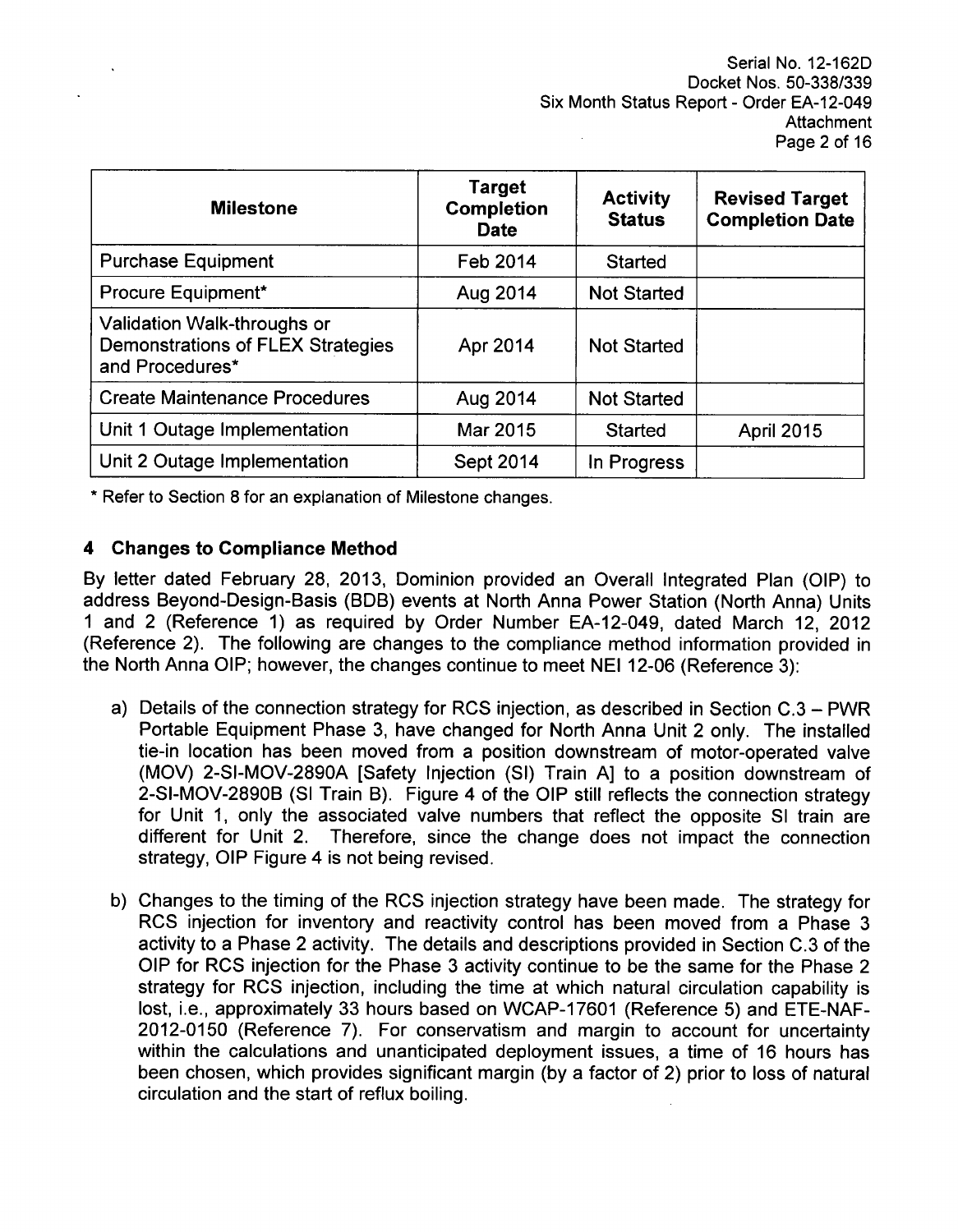Serial No. 12-162D Docket Nos. 50-338/339 Six Month Status Report - Order EA-12-049 Attachment Page 3 of 16

- c) Details of the strategy for the portable diesel generators (DGs) used to re-power the 120VAC vital bus circuits, as described in Section F1.2 - PWR Portable Equipment Phase 2, have changed for North Anna Units 1 and 2. A single 120/240VAC DG per unit will be sized to accommodate the necessary electrical loads for that unit and will power both BDB distribution panels for that unit. Thus, the deployment of two 120/240VAC DGs per unit as shown in Figure 7 of the previously submitted OIP is no longer being pursued, and a revised Figure 7 is attached. Figure 8 is revised to show the location of the single 120/240VAC DG for each unit and the location of the associated unit's connection receptacles and is also attached. Figure 10 was a typical schematic of the connections from one of two 120/240VAC DGs. A revised Figure 10 showing the current connections for the 120/240VAC DG (Unit 1 only) is attached. A spare 120/240VAC DG will be purchased; however, as stated in the OIP, the 480VAC DG is considered the alternate re-powering source for instrumentation.
- d) The quantities of BDB equipment stated in OIP Table 1, PWR Portable Equipment Phase 2, and OIP Table 2, PWR Portable Equipment Phase 3, have changed. Per Footnote **1** to Table 1, the quantities were based on the assumption that two storage buildings would be available to store BDB equipment pending completion of the study to determine the details of the BDB Storage Building(s). Open Item No. 6 has been completed, and the decision to have one storage building is documented in Section 6 of this update. A revised Table **1** is attached.

As discussed in the previous item b), North Anna will purchase and store BDB RCS Injection Pumps for use in the Phase 2 RCS Inventory strategy. These pumps are being added to the revised Table 1 for Phase 2 equipment.

# **5** Need for Relief/Relaxation and Basis for the Relief/Relaxation

Dominion expects to comply with the Order implementation date and no required relief/relaxation has been identified at this time.

## **6** Open Items from Overall Integrated Plan

The following table provides a summary of the open items documented in Attachment 28 of the OIP and the status of each item.

|     | <b>Overall Integrated Plan Open Item</b>                                                                                                                                                                                                                                                                                           |                                                          |  |  |  |  |  |  |  |
|-----|------------------------------------------------------------------------------------------------------------------------------------------------------------------------------------------------------------------------------------------------------------------------------------------------------------------------------------|----------------------------------------------------------|--|--|--|--|--|--|--|
| QI# | <b>Description</b>                                                                                                                                                                                                                                                                                                                 | <b>Status</b>                                            |  |  |  |  |  |  |  |
|     | Verify response times listed in timeline and perform staffing<br>assessment.                                                                                                                                                                                                                                                       | Not started.<br>Scheduled completion<br>date: April 2014 |  |  |  |  |  |  |  |
| 2   | Preliminary analyses have been performed to determine the time<br>to steam generator overfill without operator action to reduce AFW<br>flow, time to steam generator dryout without AFW flow, and time to<br>depletion of the useable volume of the ECST. The final durations<br>will be provided when the analyses are completed. | Complete.<br>(Reference 4)                               |  |  |  |  |  |  |  |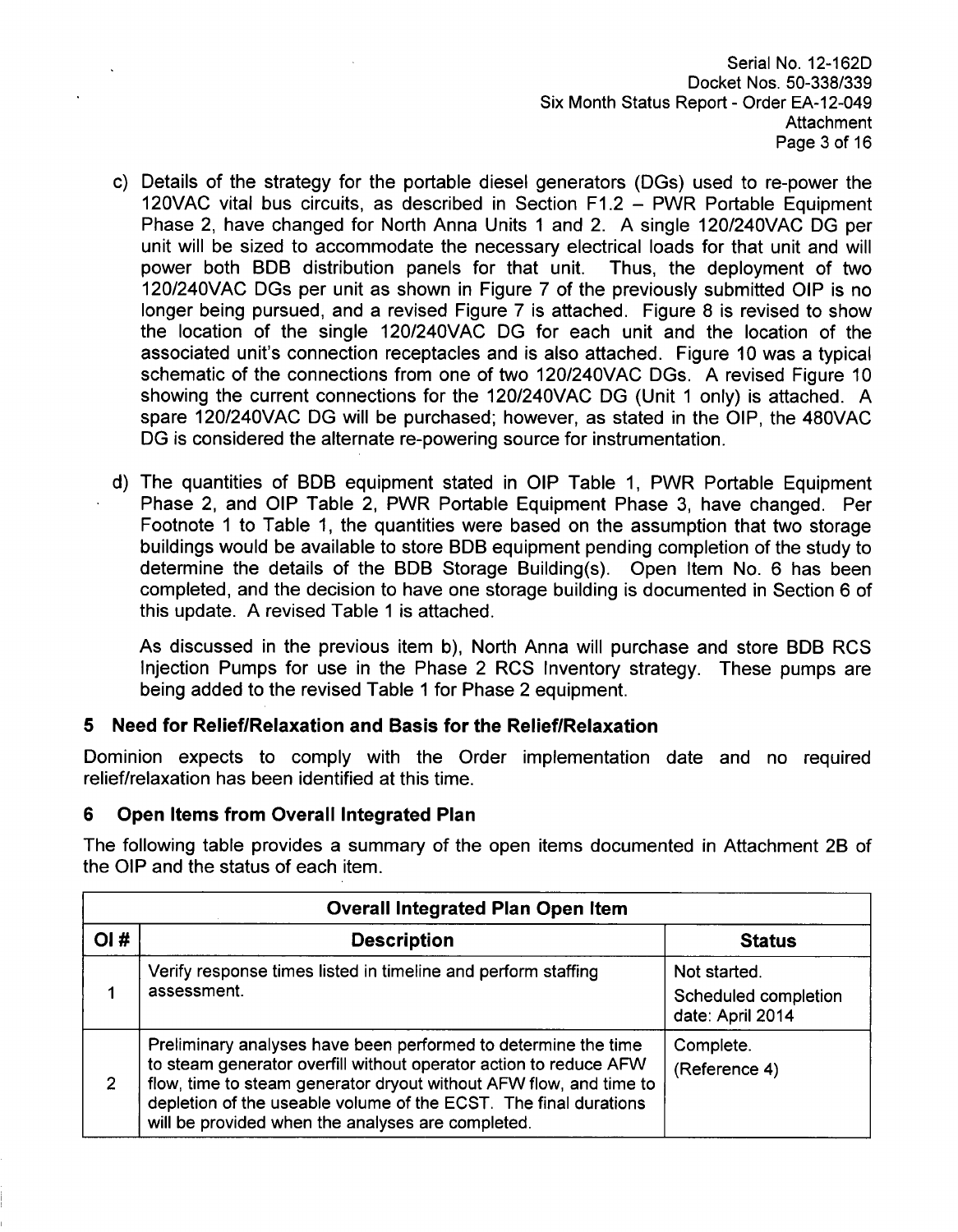$\bar{z}$ 

| <b>Overall Integrated Plan Open Item</b> |                                                                                                                                                                                                                                                                                                                                                                          |                                                                                                                                                                                                                                                                                                                                                                                                                                                                                                                                                                                                                                       |  |  |  |  |  |  |
|------------------------------------------|--------------------------------------------------------------------------------------------------------------------------------------------------------------------------------------------------------------------------------------------------------------------------------------------------------------------------------------------------------------------------|---------------------------------------------------------------------------------------------------------------------------------------------------------------------------------------------------------------------------------------------------------------------------------------------------------------------------------------------------------------------------------------------------------------------------------------------------------------------------------------------------------------------------------------------------------------------------------------------------------------------------------------|--|--|--|--|--|--|
| OI#                                      | <b>Description</b>                                                                                                                                                                                                                                                                                                                                                       | <b>Status</b>                                                                                                                                                                                                                                                                                                                                                                                                                                                                                                                                                                                                                         |  |  |  |  |  |  |
| $\mathbf{3}$                             | Preliminary analyses have been performed to determine the Class<br>1E battery life based on implementation of load stripping actions.<br>The final battery life duration will be provided when the analyses<br>are completed.                                                                                                                                            | Complete.<br>(Reference 4)                                                                                                                                                                                                                                                                                                                                                                                                                                                                                                                                                                                                            |  |  |  |  |  |  |
| 4                                        | The Phase 3 coping strategy to maintain containment integrity is<br>under development. Methods to monitor and evaluate<br>containment conditions and depressurize/cool containment, if<br>necessary, will be provided in a future update.                                                                                                                                | Started.<br>Scheduled completion<br>date is revised from<br>December 2013 to<br>October 2013 **                                                                                                                                                                                                                                                                                                                                                                                                                                                                                                                                       |  |  |  |  |  |  |
| 5                                        | Analyses will be performed to develop fluid components<br>performance requirements and confirm fluid hydraulic-related<br>strategy objectives can be met.                                                                                                                                                                                                                | Started.<br>Scheduled completion<br>date: September 2013                                                                                                                                                                                                                                                                                                                                                                                                                                                                                                                                                                              |  |  |  |  |  |  |
| 6                                        | A study is in progress to determine the design features, site<br>location(s), and number of equipment storage facilities. The final<br>design for BDB equipment storage will be based on the guidance<br>contained in NEI 12-06, Section 11.3, Equipment Storage. A<br>supplement to this submittal will be provided with the results of the<br>equipment storage study. | Complete.<br>A single 10,000 sq. ft.<br>Type 1 building will be<br>constructed at North<br>Anna for storage of BDB<br>equipment. The building<br>will be designed to meet<br>the plant's design basis<br>for the Safe Shutdown<br>Earthquake, high wind<br>hazards, snow, ice and<br>cold conditions, and will<br>be located above the<br>flood elevation from the<br>most recent site flooding<br>analysis. The BDB<br>Storage Building will be<br>sited in the Owner<br>Controlled Area in the<br>parking lot west of<br>Warehouse #5. This<br>update provides the<br>supplemental<br>information referred to in<br>this open item. |  |  |  |  |  |  |
| $\overline{7}$                           | FLEX Support Guidelines (FSGs) will be developed in accordance<br>with PWROG guidance. Existing procedures will be revised as<br>necessary to implement FSGs.                                                                                                                                                                                                            | Started.<br>Scheduled completion<br>date: September 2014.                                                                                                                                                                                                                                                                                                                                                                                                                                                                                                                                                                             |  |  |  |  |  |  |

 $\ddot{\phantom{0}}$ 

 $\bar{1}$ 

 $\ddot{\phantom{a}}$ 

 $\mathbf{r}$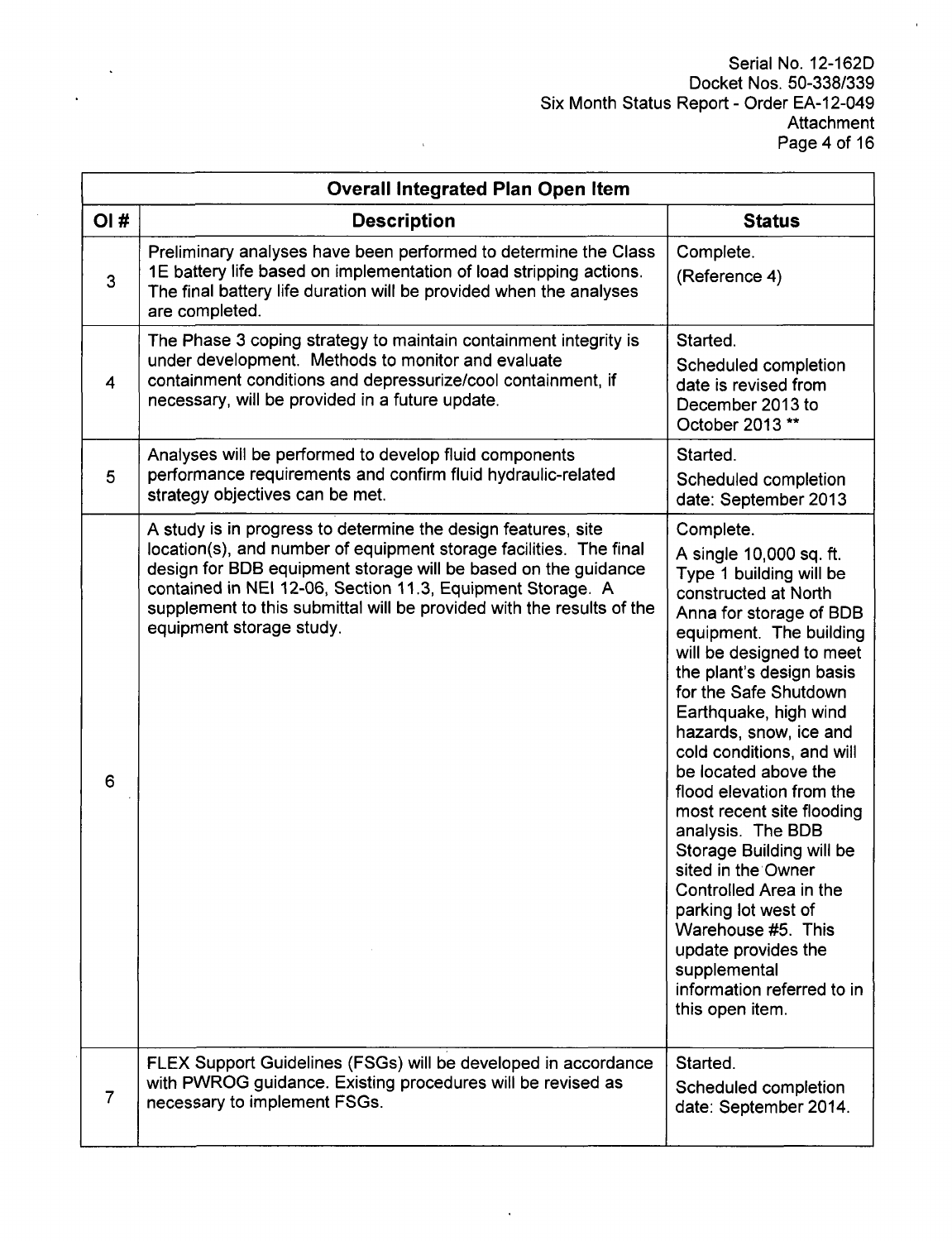$\hat{\mathcal{A}}$ 

|     | <b>Overall Integrated Plan Open Item</b>                                                                                                                                                                                                                                                   |                                                                                                                                                             |  |  |  |  |  |  |  |
|-----|--------------------------------------------------------------------------------------------------------------------------------------------------------------------------------------------------------------------------------------------------------------------------------------------|-------------------------------------------------------------------------------------------------------------------------------------------------------------|--|--|--|--|--|--|--|
| OI# | <b>Description</b>                                                                                                                                                                                                                                                                         | <b>Status</b>                                                                                                                                               |  |  |  |  |  |  |  |
| 8   | EPRI guidance documents will be used to develop periodic testing<br>and preventative maintenance procedures for BDB equipment.<br>Procedures will be developed to manage unavailability of<br>equipment such that risk to mitigating strategy capability is<br>minimized.                  | Not started.<br>Scheduled completion<br>date: September 2014                                                                                                |  |  |  |  |  |  |  |
| 9   | An overall program document will be developed to maintain the<br>FLEX strategies and their bases and provide configuration control<br>and change management for the FLEX Program.                                                                                                          | Started.<br>Scheduled completion<br>date: September 2014                                                                                                    |  |  |  |  |  |  |  |
| 10  | The Dominion Nuclear Training Program will be revised to assure<br>personnel proficiency in the mitigation of BDB events is developed<br>and maintained. These programs and controls will be developed<br>and implemented in accordance with the Systematic Approach to<br>Training (SAT). | Started.<br>Scheduled completion<br>date: September 2014                                                                                                    |  |  |  |  |  |  |  |
| 11  | Complete the evaluation of TDAFW pump long term operation with<br>$\leq$ 290 psig inlet steam pressure.                                                                                                                                                                                    | Complete.<br><b>TDAFW</b> pump operation<br>and adequate AFW flow<br>to the SGs at SG<br>pressures $\leq$ 290 psig<br>have been confirmed.<br>(Reference 8) |  |  |  |  |  |  |  |
| 12  | Plant modifications will be completed for permanent plant changes<br>required for implementation of FLEX strategies.                                                                                                                                                                       | Started.<br>Scheduled completion<br>date: See Milestone<br>Schedule.                                                                                        |  |  |  |  |  |  |  |
| 13  | Details of the ventilation strategy are under development and will<br>conform to the guidance given in NEI 12-06. The details of this<br>strategy will be provided at a later date.                                                                                                        | Started.<br>Scheduled completion<br>date: September 2013                                                                                                    |  |  |  |  |  |  |  |
| 14  | Complete installation of N-9000 RCP seals in 2 of 3 RCPs in each<br>unit.                                                                                                                                                                                                                  | Not started.<br>Scheduled completion<br>date is revised from<br>September 2014 to<br>April 2015**                                                           |  |  |  |  |  |  |  |
| 15  | Analyses will be performed to develop electrical components<br>performance requirements and confirm electrical loading-related<br>strategy objectives can be met.                                                                                                                          | Started.<br>Scheduled completion<br>date is revised from<br>September 2013 to<br>December 2013**                                                            |  |  |  |  |  |  |  |
| 16  | An evaluation of all BDB equipment fuel consumption and required                                                                                                                                                                                                                           | Not started.                                                                                                                                                |  |  |  |  |  |  |  |

 $\mathcal{A}^{\pm}$ 

 $\ddot{\phantom{a}}$ 

 $\sim$ 

 $\hat{\boldsymbol{\cdot}$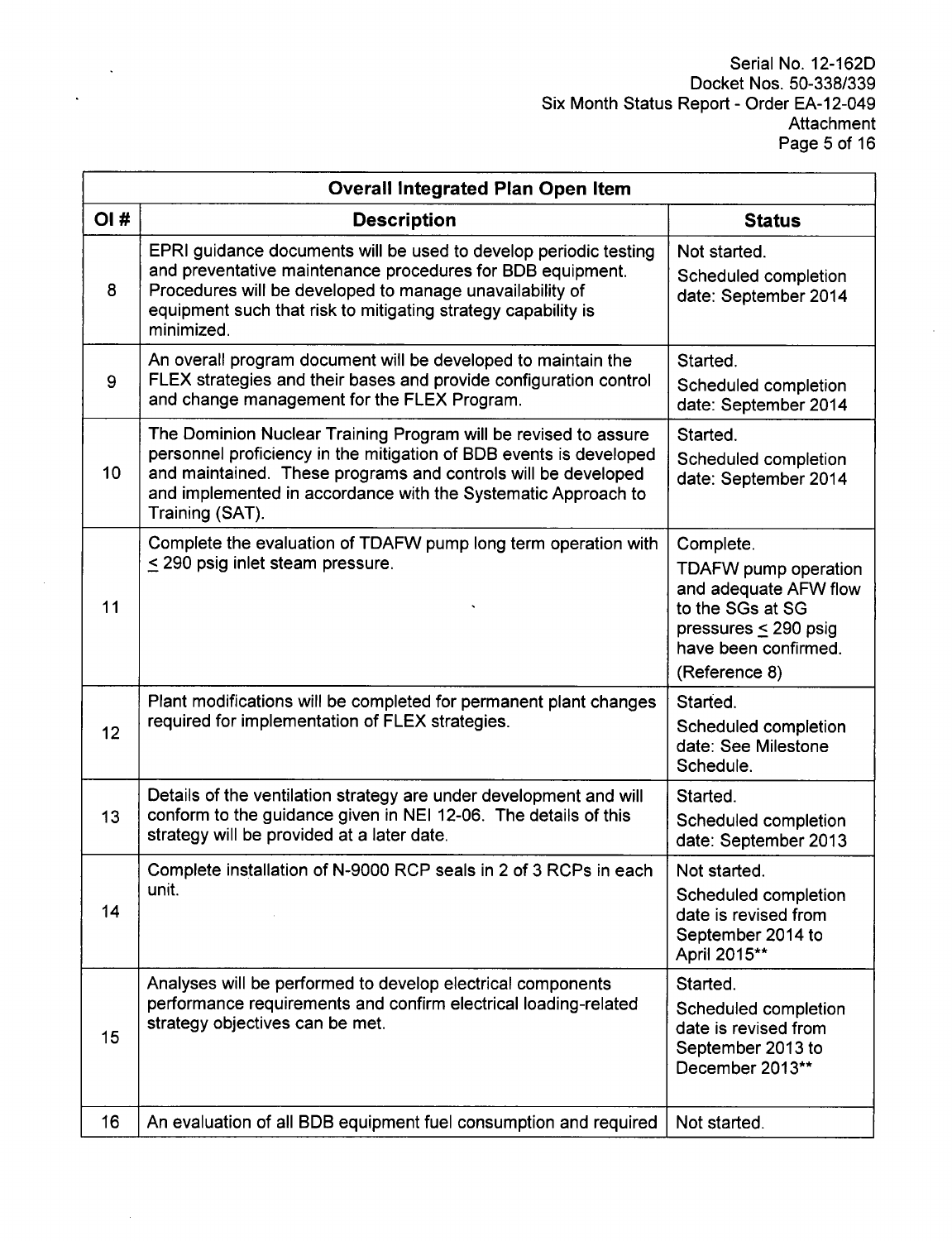|     | <b>Overall Integrated Plan Open Item</b>                                                                                                                                                                                                                   |                                                                                                |  |  |  |  |  |  |
|-----|------------------------------------------------------------------------------------------------------------------------------------------------------------------------------------------------------------------------------------------------------------|------------------------------------------------------------------------------------------------|--|--|--|--|--|--|
| OI# | <b>Description</b>                                                                                                                                                                                                                                         | <b>Status</b>                                                                                  |  |  |  |  |  |  |
|     | re-fill strategies will be developed.                                                                                                                                                                                                                      | Scheduled completion<br>date: June 2014                                                        |  |  |  |  |  |  |
| 17  | A lighting study will be performed to validate the adequacy of<br>supplemental lighting and the adequacy and practicality of using<br>portable lighting to perform FLEX strategy actions.                                                                  | Started.<br>Scheduled completion<br>date: June 2014                                            |  |  |  |  |  |  |
| 18  | A communications study will be performed in accordance with the<br>statements made in response to Recommendation 9.3 of the<br>10 CFR 50.54(f) letter dated March 12, 2012 in Dominion letter<br>S/N 12-207F dated October 29, 2012.**                     | Started.<br>Scheduled completion<br>date: Consistent with<br>Rec. 9.3 implementation<br>dates. |  |  |  |  |  |  |
| 19  | Preferred travel pathways will be determined using the guidance<br>contained in NEI 12-06. The pathways will attempt to avoid areas<br>with trees, power lines, and other potential obstructions and will<br>consider the potential for soil liquefaction. | Started.<br>Scheduled completion<br>date: June 2014                                            |  |  |  |  |  |  |
| 20  | The equipment listed in Table 1 will be procured.**                                                                                                                                                                                                        | Not started.<br>Scheduled completion<br>date revised from June<br>2014 to August 2014**        |  |  |  |  |  |  |

\*\* Refer to Section 8 for an explanation of changes to Open Items.

# **7** Potential Draft Safety Evaluation Impacts

There are no potential impacts to the Draft Safety Evaluation identified at this time.

# **8** Supplemental Information

This supplemental information provides details of changes identified in the status updates above and addresses the following topics: a) Open Item No. 4, b) Open Item No. 15, c) Open Item No. 18, d) Open Item No. 20, e) North Anna Milestone 'Procure Equipment', and f) the addition of Milestone "Validation Walk-throughs or Demonstration of FLEX Strategies and Procedures."

- a) North Anna, Open Item 4: The Open Item completion date is revised to October 2013 to be consistent with the revised completion date for the Milestone "Develop Strategies."
- b) North Anna, Open Item 14: The Open Item completion date is revised to April 2015 to be consistent with the revised completion date for the Milestone "Unit 1 Outage Implementation."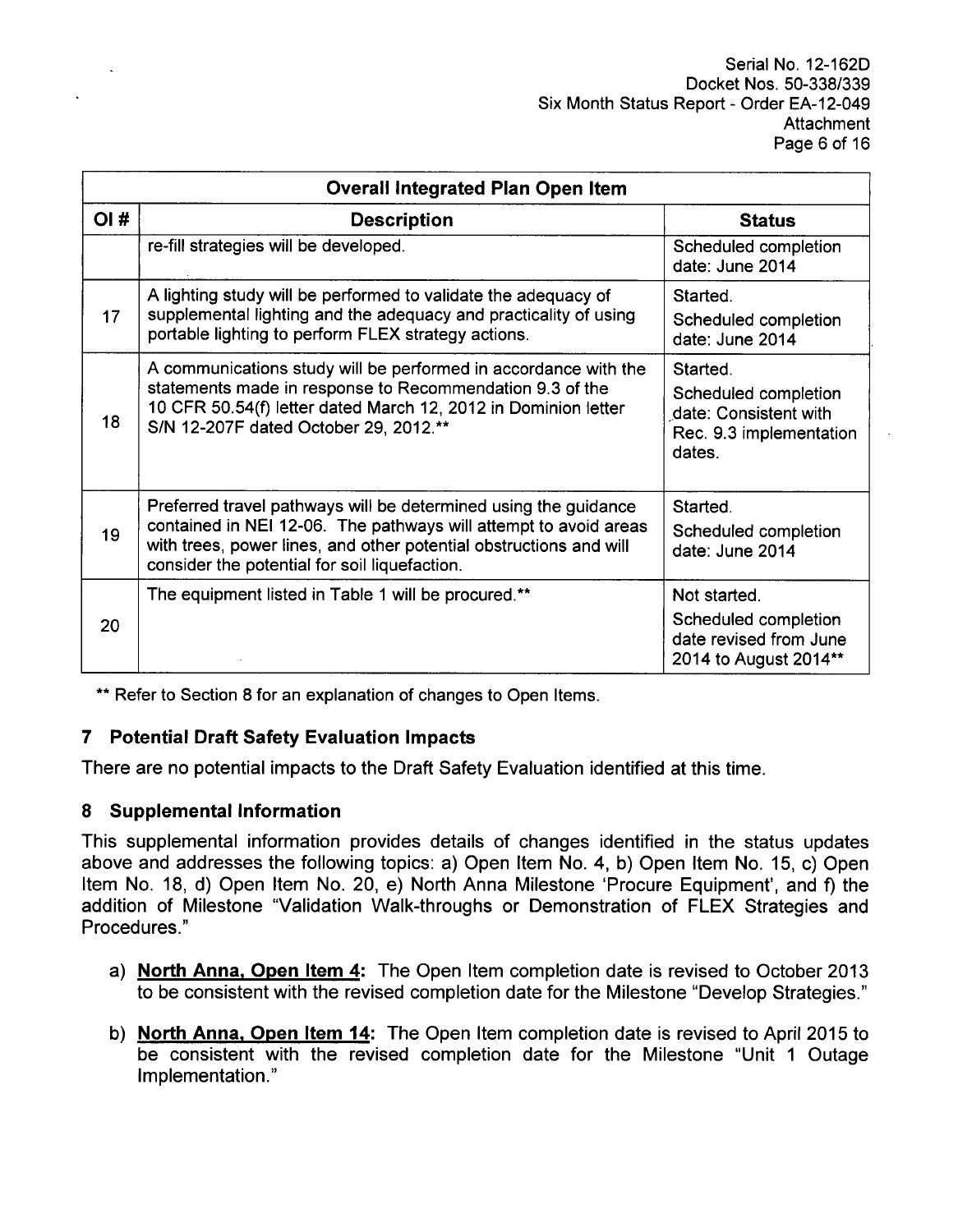Serial No. 12-162D Docket Nos. 50-338/339 Six Month Status Report - Order EA-12-049 Attachment Page 7 of 16

- c) North Anna, Open Item **15:** The Open Item completion date is revised to December 2013. Additional time is required to complete the loading/sizing calculations for North Anna Unit 2.
- **d)** North Anna, Open Item **18:** The revision to the wording more accurately reflects the planned activities to determine and validate that adequate communications are available to implement FLEX strategies in all phases of the response to an ELAP/LUHS event. The revised Open Item 18 is as follows:

A comprehensive study of communication capabilities is being performed in accordance with the statements made in Dominion letter **S/N** 12-207F dated October 29, 2012 in response to Recommendation 9.3 of the 10 CFR 50.54(f) letter dated March 12, 2012. The results of this study will identify the communication means available or needed to implement command and control of the FLEX strategies at North Anna. Validation of communications required to implement FLEX strategies will be performed as part of Open Item No. 1.

e) North Anna, Open Item 20: The revision to the wording more accurately reflects the equipment that will be purchased and delivered to the site. The updated completion schedule accurately reflects the Milestone schedule. The revised Open Item and revised completion schedule are as follows:

Open Item 20: The equipment listed in Table 1 will be received on site. Completion Schedule: August 2014

**f)** North Anna Milestone 'Procure Equipment': The revision to the wording more accurately reflects the actual tasks as they occur in sequence. The revised milestone task is the successor to 'Purchase Equipment'. The revised Milestone Task is as follows:

Milestone Task: Receive Equipment

 $\mathbf{I}$ 

g) North Anna Milestone 'Validation Walk-throughs or Demonstration of FLEX Strategies and Procedures': This milestone was added for consistency with template and industry formats. It corresponds to the activity previously identified in Open Item No. 1. The scheduled milestone date is the same as the open item completion date. By this date, sufficient FLEX equipment will be available to perform the walk-throughs and procedures will be in a near final form and will rely on the walk-throughs for validation prior to final issuance.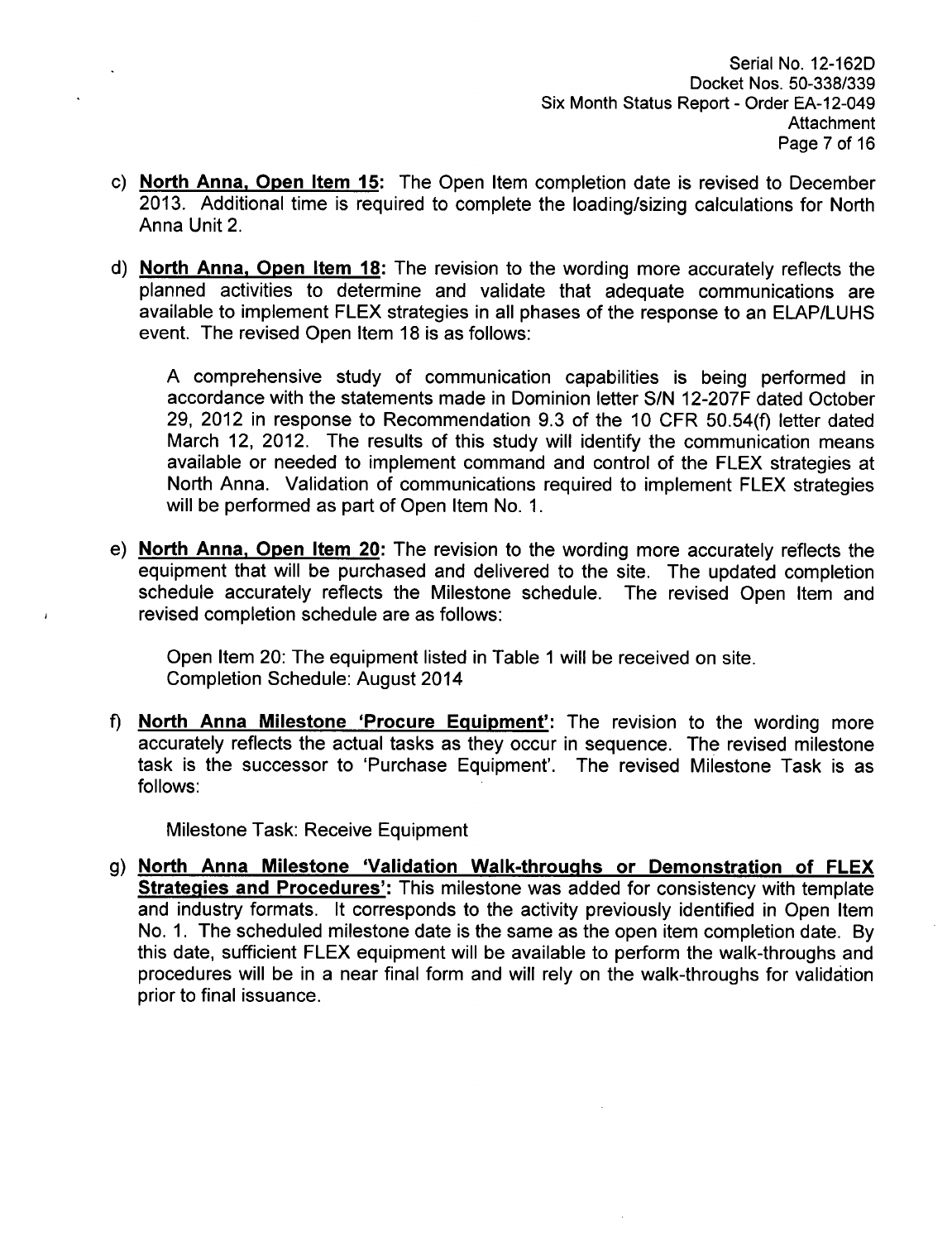### **9** References

The following references support the updates to the Overall Integrated Plan described in this attachment.

- **1.** Dominion's Overall Integrated Plan in Response to March 12, 2012 Commission Order Modifying Licenses with Regard to Requirements for Mitigation Strategies for Beyond-Design-Basis External Events (Order Number EA-12-049)," Serial No. 12-162B, dated February 28, 2013.
- 2. NRC Order Number EA-12-049, "Order Modifying Licenses with Regard to Requirements for Mitigation Strategies for Beyond-Design-Basis External Events," dated March 12, 2012.
- 3. NEI 12-06, *Diverse and Flexible Coping Strategies (FLEX)* Implementation *Guide,* Revision 0, dated August 2012.
- 4. Dominion letter 12-162C, "Supplement to Overall Integrated Plan in Response to March 21, 2012 Commission Order Modifying Licenses with Regard to Requirements for Mitigation Strategies for Beyond-Design-Basis Events (Order Number EA-12-049)," dated April 30, 2013.
- 5. WCAP-17601, "Reactor Coolant System Response to the Extended Loss of AC Power Event for Westinghouse, Combustion Engineering and Babcock & Wilcox NSSS Designs", August 2012.
- 6. Engineering Technical Evaluation, ETE-CPR-2012-0012, "Beyond Design Basis FLEX Strategy Overall Integrated Plan Basis Document," Revision 1, August 2013.
- 7. Engineering Technical Evaluation, ETE-NAF-2012-0150, "Evaluation of Core Cooling Coping for Extended Loss of AC Power (ELAP) and Proposed Input for Dominion's Response to NRC Order EA-12-049 for Dominion Fleet," Revision 0, January 2013.
- 8. Dominion Calculation ME-0968, "Evaluation of the TDAFW Pump Performance at Low Steam Generator Pressures," August 2013.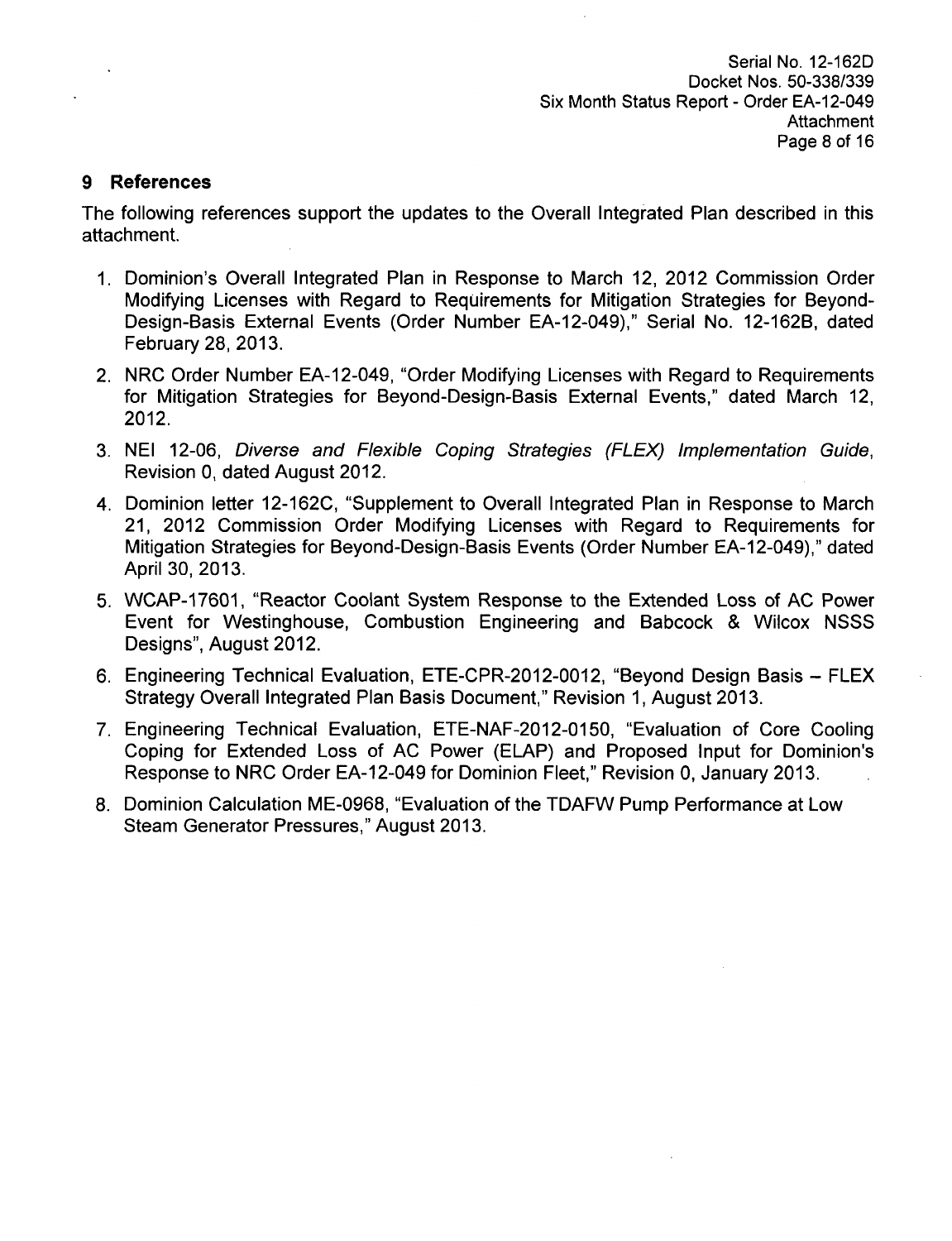Serial No. 12-162D Docket Nos. 50-338/339 Six Month Status Report - Order EA-12-049 Attachment Page 9 of 16

 $\Delta$ 

|                                                                                                                                          | Table 1 - PWR Portable Equipment Phase 2 <sup>1</sup> [Open Item 20] |                              |            |                 |               |          |                                                     |  |  |  |
|------------------------------------------------------------------------------------------------------------------------------------------|----------------------------------------------------------------------|------------------------------|------------|-----------------|---------------|----------|-----------------------------------------------------|--|--|--|
|                                                                                                                                          | Use and (potential / flexibility) Diverse Uses                       |                              |            |                 |               |          | <b>Maintenance</b>                                  |  |  |  |
| List portable<br>equipment                                                                                                               | Core                                                                 | Containment<br>[Open Item 4] | <b>SFP</b> | Instrumentation | Accessibility |          | Maintenance / PM<br>requirements                    |  |  |  |
| <b>BDB High Capacity</b><br>pump <sup>4</sup> $(2)$ and assoc.<br>hoses and fittings                                                     | $\boldsymbol{\mathsf{X}}$                                            |                              | X          |                 |               | 1200 gpm | <b>Will follow EPRI</b><br>template<br>requirements |  |  |  |
| BDB AFW pump <sup>4</sup> (3)<br>and assoc. hoses<br>and fittings                                                                        | X                                                                    |                              |            |                 |               | 300 gpm  | <b>Will follow EPRI</b><br>template<br>requirements |  |  |  |
| <b>BDB RCS Injection</b><br>pump, (2) and assoc.<br>hoses and fittings                                                                   | X                                                                    |                              |            |                 |               | 40 gpm   | <b>Will follow EPRI</b><br>template<br>requirements |  |  |  |
| 120/240 VAC<br>generators $^{3,5}$ (3) and<br>associated cables,<br>connectors and<br>switchgear (DGs to<br>re-power<br>instrumentation) |                                                                      |                              |            | X               |               | 35 kW    | Will follow EPRI<br>template<br>requirements        |  |  |  |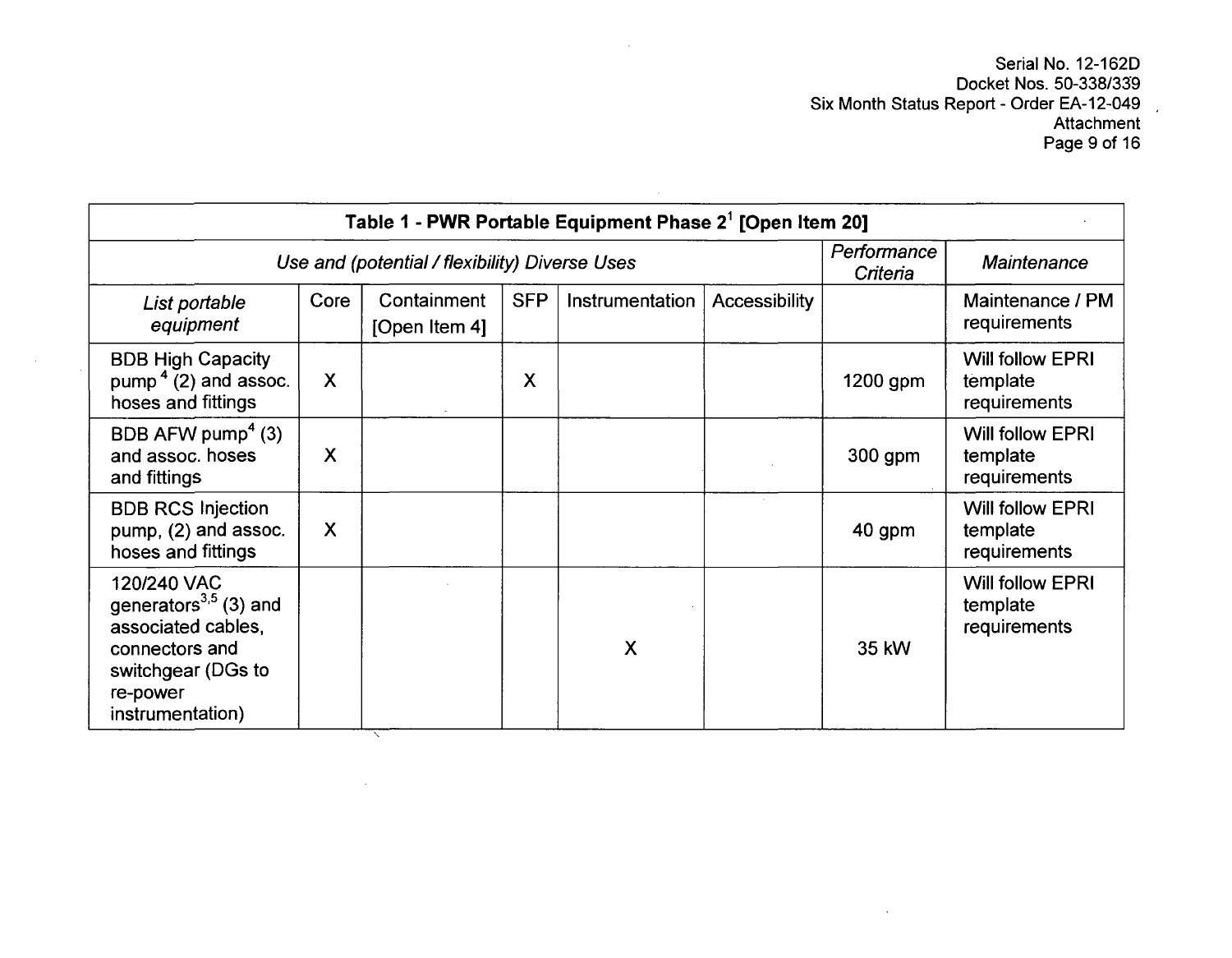Serial No. 12-162D Docket Nos. 50-338/339 Six Month Status Report - Order EA-12-049 Attachmen Page 10 of 16

| Table 1 - PWR Portable Equipment Phase 2 <sup>1</sup> [Open Item 20]                                                                                                 |                                                |                              |            |                           |                           |            |                                              |  |
|----------------------------------------------------------------------------------------------------------------------------------------------------------------------|------------------------------------------------|------------------------------|------------|---------------------------|---------------------------|------------|----------------------------------------------|--|
|                                                                                                                                                                      | Use and (potential / flexibility) Diverse Uses |                              |            |                           |                           |            |                                              |  |
| List portable<br>equipment                                                                                                                                           | Core                                           | Containment<br>[Open Item 4] | <b>SFP</b> | Instrumentation           | Accessibility             |            | Maintenance / PM<br>requirements             |  |
| 120/240 VAC<br>generators <sup>2,5</sup> (8) and<br>associated cables,<br>connectors and<br>switchgear (DGs to<br>provide power to<br>support equipment)             |                                                |                              |            |                           | $\boldsymbol{\mathsf{X}}$ | 5-6.5 kW   | Will follow EPRI<br>template<br>requirements |  |
| <b>480 VAC</b><br>generators $^{3,5}$ (2) and<br>associated cables,<br>connectors and<br>switchgear (re-power<br>battery chargers,<br>inverters, and vital<br>buses) |                                                |                              |            | $\boldsymbol{\mathsf{X}}$ |                           | 300-350 kW | Will follow EPRI<br>template<br>requirements |  |
| Sufficient size and<br>length of pre-<br>terminated cable for<br>connection of 4kV<br>generator to station<br>bus (4 sets)                                           |                                                |                              |            | X                         | $\boldsymbol{\mathsf{X}}$ |            |                                              |  |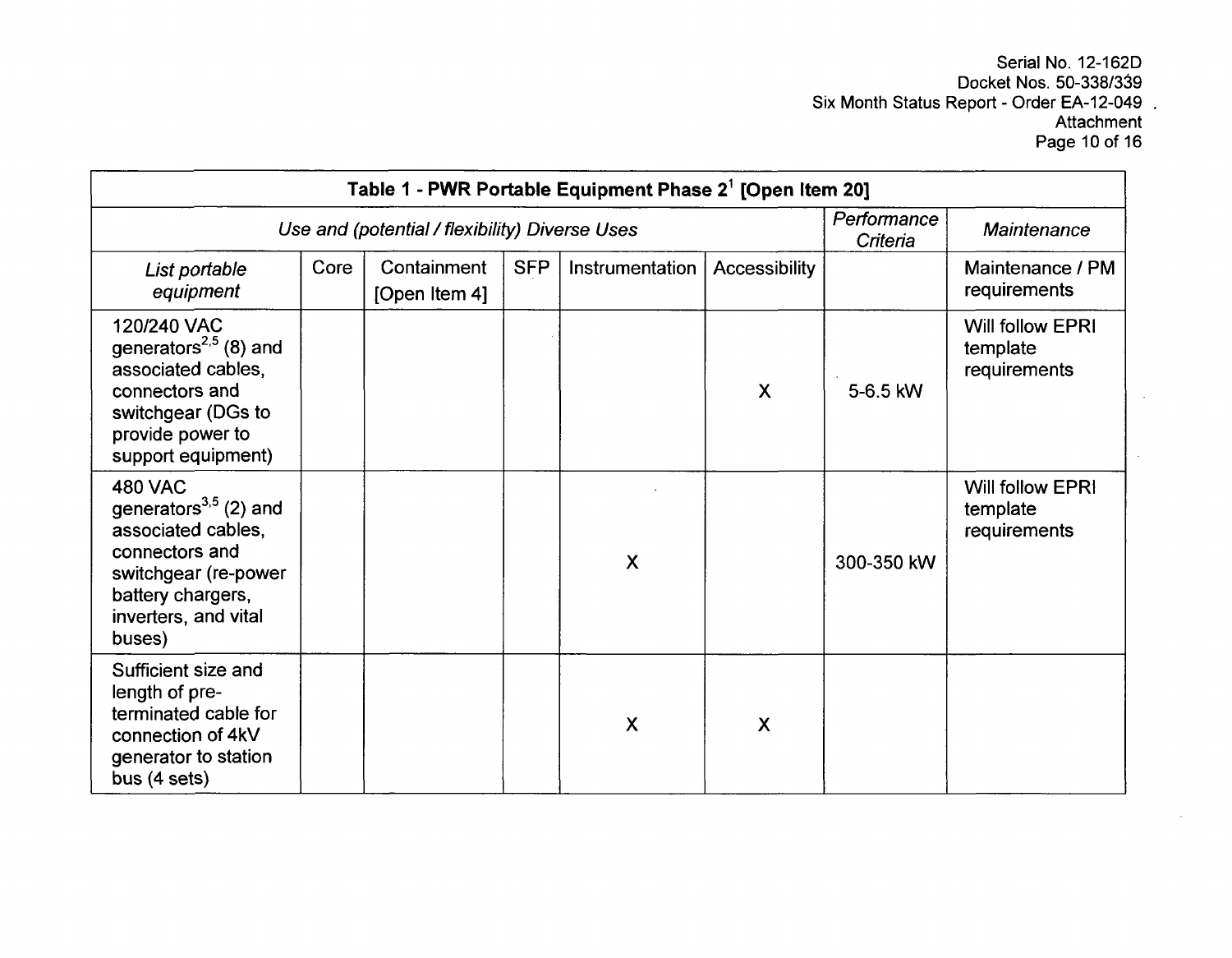Serial No. 12-162D Docket Nos. 50-338/339 Six Month Status Report - Order EA-12-049 **Attachment** Page 11 of 16

| Table 1 - PWR Portable Equipment Phase 2 <sup>1</sup> [Open Item 20] |      |                                                |            |                 |                           |                         |                                                     |
|----------------------------------------------------------------------|------|------------------------------------------------|------------|-----------------|---------------------------|-------------------------|-----------------------------------------------------|
|                                                                      |      | Use and (potential / flexibility) Diverse Uses |            |                 |                           | Performance<br>Criteria | <b>Maintenance</b>                                  |
| List portable<br>equipment                                           | Core | Containment<br>[Open Item 4]                   | <b>SFP</b> | Instrumentation | Accessibility             |                         | Maintenance / PM<br>requirements                    |
| Portable boric acid<br>batching tanks (2)                            | X    |                                                |            |                 |                           |                         | Will follow EPRI<br>template<br>requirements        |
| Light plants <sup>2</sup> (4)                                        |      |                                                |            |                 | $\boldsymbol{\mathsf{X}}$ |                         | <b>Will follow EPRI</b><br>template<br>requirements |
| Front end loader <sup>2</sup> (1)                                    |      |                                                |            |                 | $\boldsymbol{\mathsf{X}}$ |                         | <b>Will follow EPRI</b><br>template<br>requirements |
| Tow vehicles <sup>2</sup> (2)                                        |      |                                                |            |                 | $\mathsf{X}$              |                         | <b>Will follow EPRI</b><br>template<br>requirements |
| Hose trailer or utility<br>vehicle <sup>2</sup> (2)                  |      |                                                |            |                 | $\boldsymbol{\mathsf{X}}$ |                         | <b>Will follow EPRI</b><br>template<br>requirements |
| Fans / blowers $2$ (10)                                              |      |                                                |            |                 | $\overline{\mathsf{X}}$   |                         | Will follow EPRI<br>template<br>requirements        |
| Air compressors <sup>2</sup> (6)                                     |      |                                                |            |                 | $\boldsymbol{\mathsf{X}}$ |                         | <b>Will follow EPRI</b><br>template<br>requirements |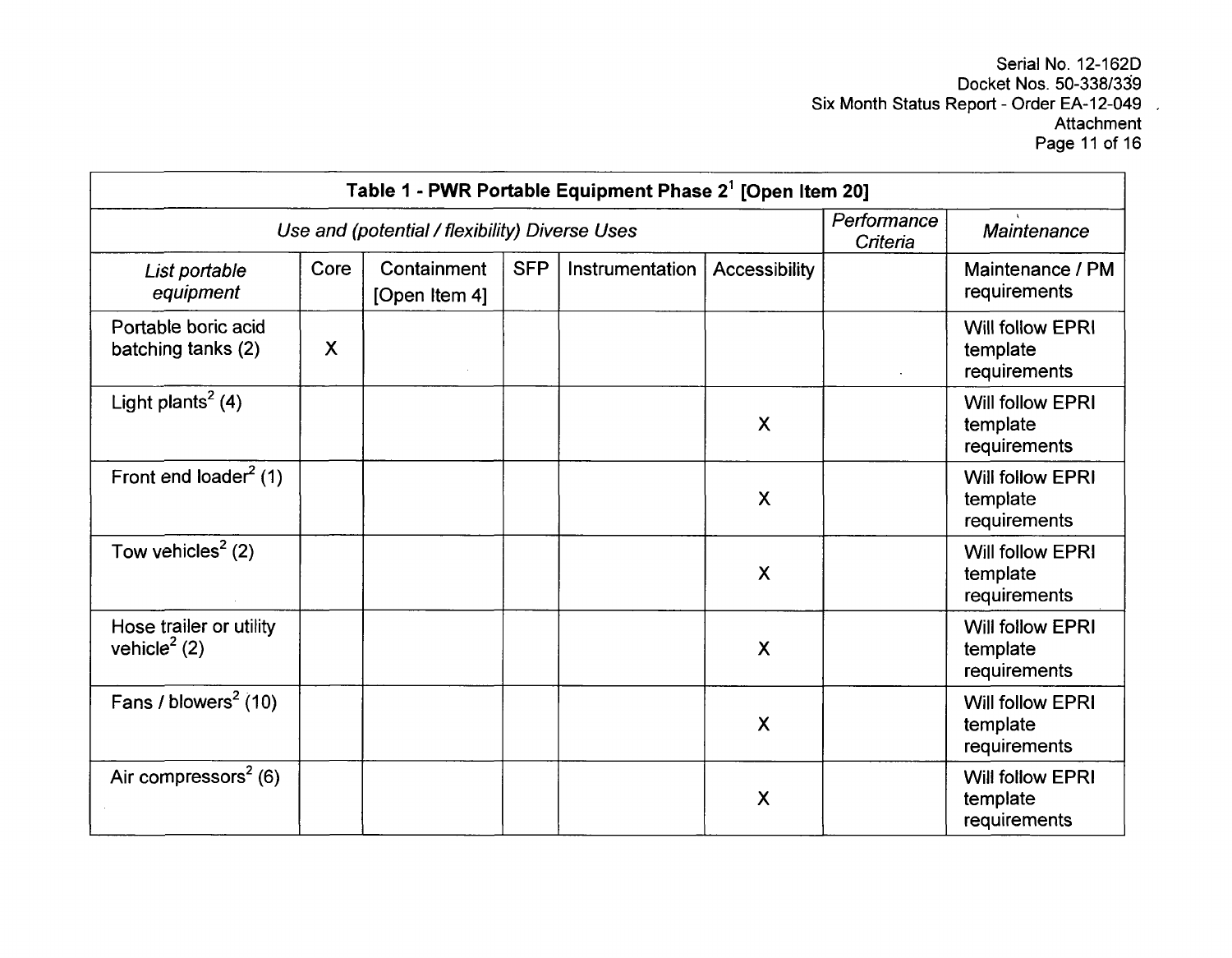Serial No. 12-162D Docket Nos. 50-338/339 Six Month Status Report - Order EA-12-049 **Attachment** Page 12 of 16

| Table 1 - PWR Portable Equipment Phase 2 <sup>1</sup> [Open Item 20] |                                                |                              |            |                        |               |  |                                                     |
|----------------------------------------------------------------------|------------------------------------------------|------------------------------|------------|------------------------|---------------|--|-----------------------------------------------------|
|                                                                      | Use and (potential / flexibility) Diverse Uses |                              |            |                        |               |  | <b>Maintenance</b>                                  |
| List portable<br>equipment                                           | Core                                           | Containment<br>[Open Item 4] | <b>SFP</b> | <b>Instrumentation</b> | Accessibility |  | Maintenance / PM<br>requirements                    |
| Fuel carts <sup>2</sup> with<br>transfer pumps (2)                   |                                                |                              |            |                        | X             |  | <b>Will follow EPRI</b><br>template<br>requirements |
| Communication<br>equipment <sup>6</sup>                              |                                                |                              |            |                        | X             |  | <b>Will follow EPRI</b><br>template<br>requirements |
| Misc. debris removal<br>equip. $2$ (2 sets)                          |                                                |                              |            |                        | X             |  | <b>Will follow EPRI</b><br>template<br>requirements |
| Misc. support<br>equipment <sup>2</sup> (2 sets)                     |                                                |                              |            |                        | X             |  | <b>Will follow EPRI</b><br>template<br>requirements |

NOTES:

1. This table is based on one BDB Storage Building.

2. Support equipment. Not required to meet **N+1.**

3. 480 VAC generators are an alternate strategy to the 120/240 VAC generators. Therefore, only N is required.

4. Preliminary performance criteria. Final performance criteria will be determined by the hydraulic analyses performed in accordance with the design process. [Open Item 5]

5. Preliminary performance criteria. Final performance criteria will be determined by the electrical loading analyses performed in accordance with the design process. [Open Item 15]

6. Equipment purchased in response to the results of the study performed for Recommendation 9.3 of the 1OCFR50.54(f) letter dated March 12, 2012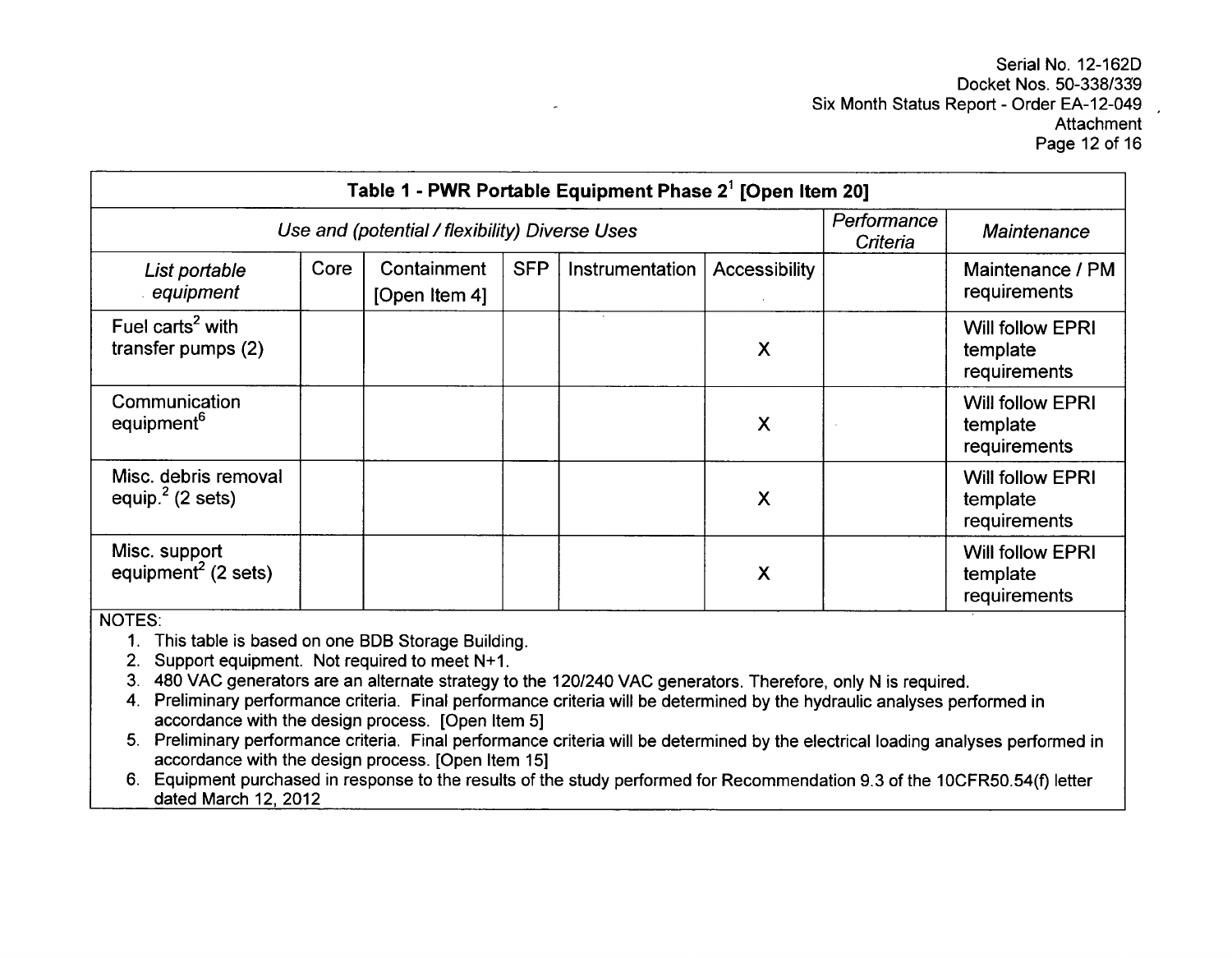Serial No. 12-162D Docket Nos. **50-338/359** Six Month Status Report - Order EA-12-049 Attachment Page 13 of 16

| Table 2 - PWR Portable Equipment Phase 3                                                  |                                                |                              |            |                                                                                                                                                                                                                                        |               |              |  |  |
|-------------------------------------------------------------------------------------------|------------------------------------------------|------------------------------|------------|----------------------------------------------------------------------------------------------------------------------------------------------------------------------------------------------------------------------------------------|---------------|--------------|--|--|
|                                                                                           | Use and (potential / flexibility) Diverse Uses |                              |            |                                                                                                                                                                                                                                        |               |              |  |  |
| List portable<br>equipment                                                                | Core                                           | Containment<br>[Open Item 2] | <b>SFP</b> | Instrumentation                                                                                                                                                                                                                        | Accessibility |              |  |  |
| 4kV generators <sup>1</sup> (2)<br>and associated<br>cables, connectors<br>and switchgear | X                                              |                              |            | X                                                                                                                                                                                                                                      |               | $1.6 - 2$ MW |  |  |
| NOTE:<br>criteria.                                                                        |                                                |                              |            | Preliminary performance criteria. Final performance criteria will be determined by the electrical loading analyses<br>performed in accordance with the design process. [Open Item 15] RRC equipment will meet the required performance |               |              |  |  |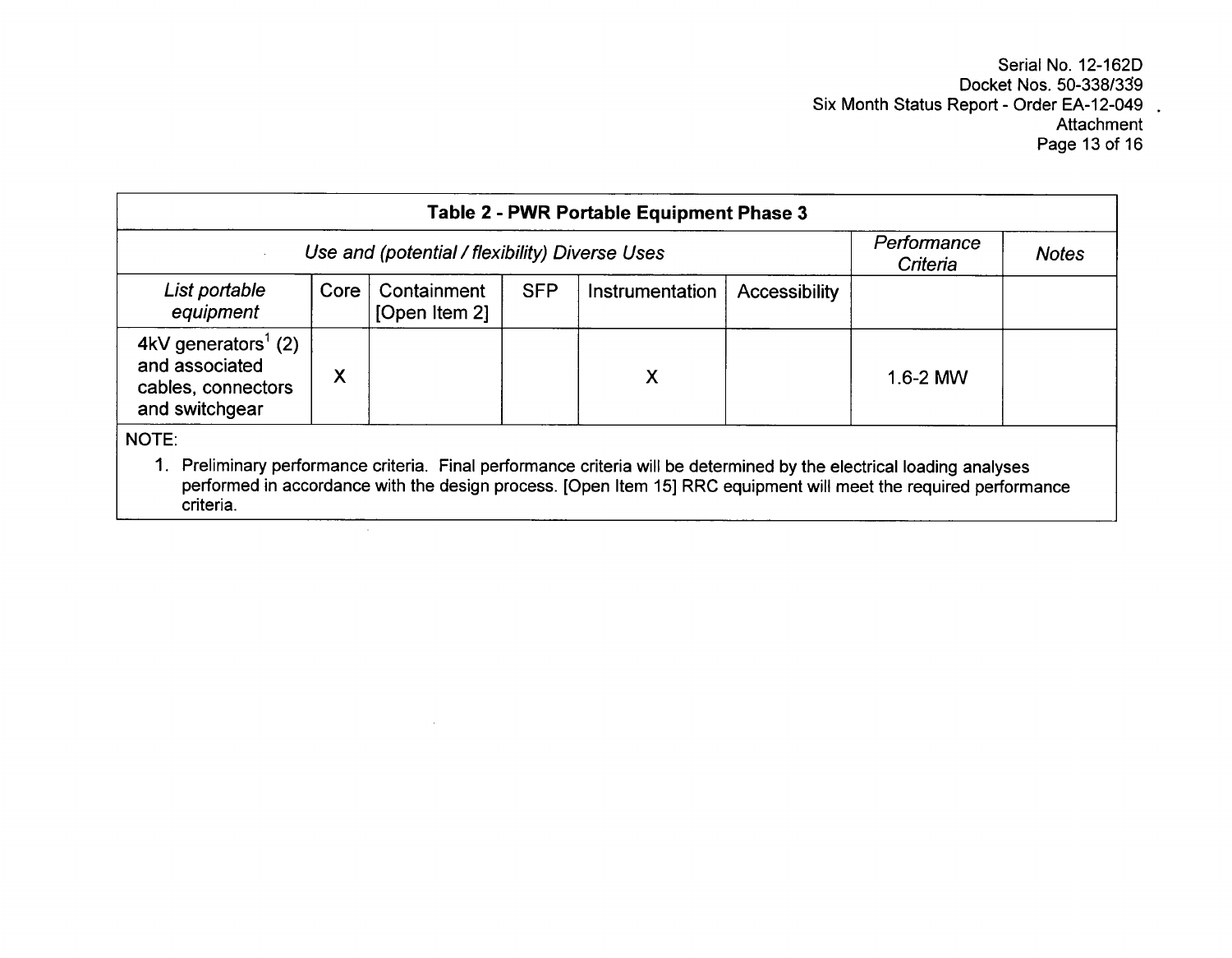Serial No. 12-162D Docket Nos. 50-338/339 Six Month Status Report - Order EA-12-049 Attachment Page 14 of 16

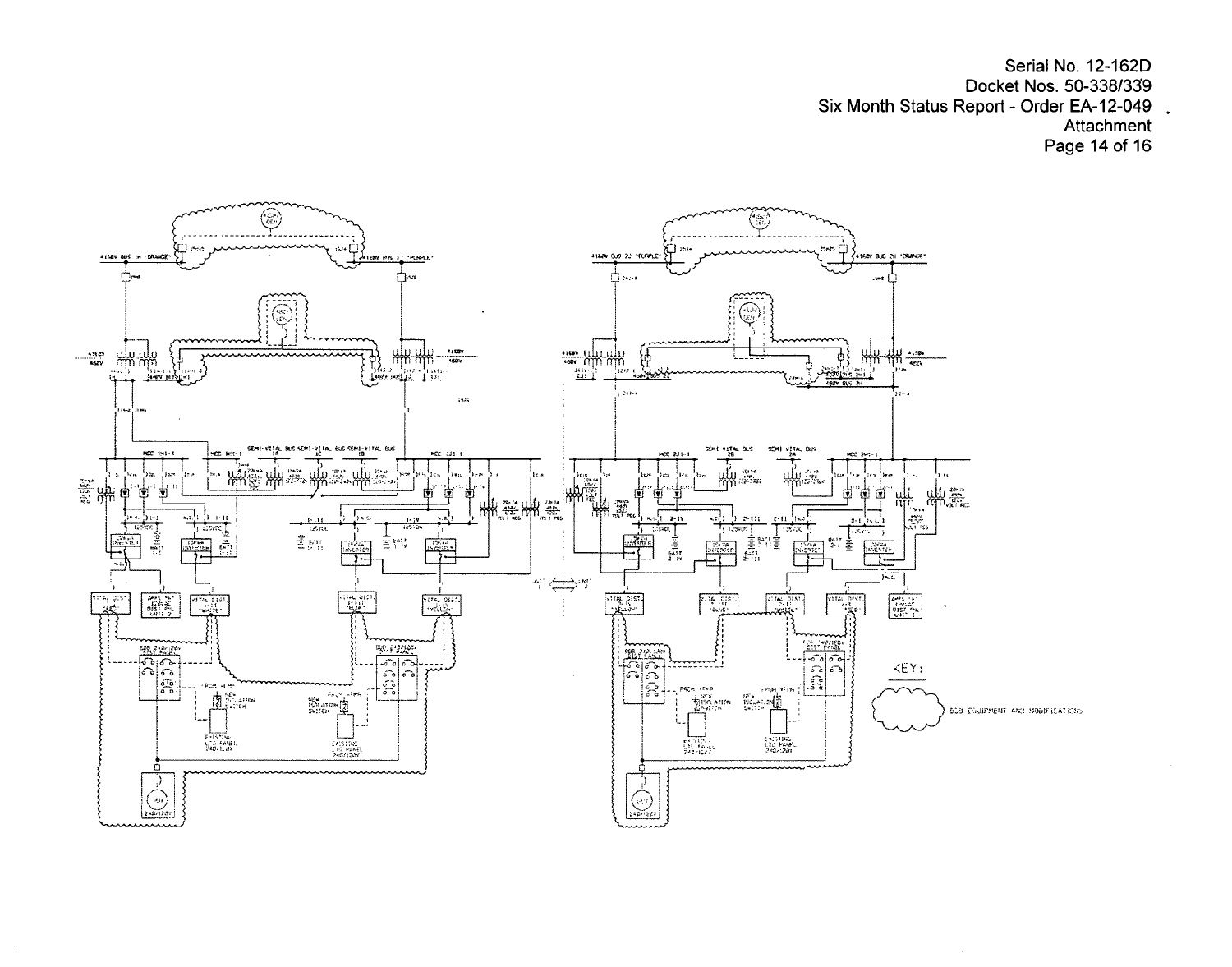Serial No. 12-162D Docket Nos. 50-338/339 Six Month Status Report - Order EA-12-049 Attachment Page 15 of 16



 $\sim$ 

SEE FERARE RO FOR STAGERO SCOATIONS, OF THE 45GOY CENERATORS.<br>THERE ARE NO MIE ENSTALLED RECENTACLES FOR THE 4160Y COMMICTIONS.

1 20:240 AND 480 VAC<br>ELECTRICAL GENERATOR DEPLOYMENT LAYOU<br>NORTH ANNA POWER STATION

 $\mathcal{L}_{\mathcal{A}}$